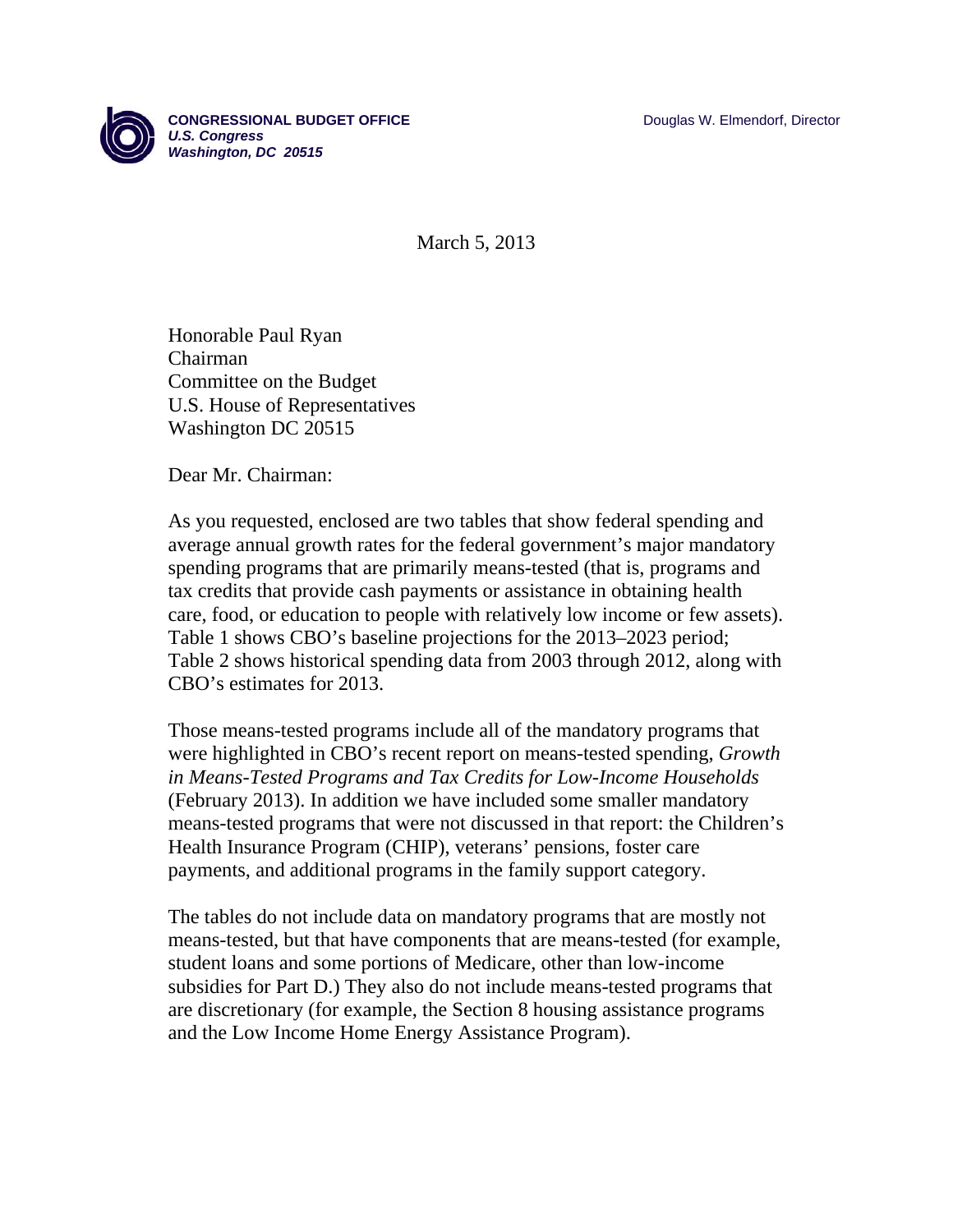Honorable Paul Ryan Page 2

In CBO's latest baseline projections, published in *The Budget and Economic Outlook: Fiscal Years 2013 to 2023* (February 2013), total mandatory spending (excluding offsetting receipts) is projected to grow at an average annual rate of 5.6 percent over the 2014–2023 period. In those projections, the means-tested programs identified in the enclosed tables grow more rapidly than the programs that are not means-tested—by 6.2 percent, as compared with 5.3 percent (see Table 1).

Overall, the growth rates projected for the coming decade are slower than those experienced in the past 10 years—by about one-half percent per year, on average. Over the 2004–2013 period, CBO estimates that total mandatory outlays will have increased at an average annual rate of 6.1 percent—means-tested programs by an average of 6.7 percent per year and non-means-tested programs by 5.9 percent per year (see Table 2).

A number of programs shown in Tables 1 and 2 have been or are scheduled to be significantly affected by changes in law, the recent recession, and the continuing recovery. As a result, important aspects of the programs in the future may differ significantly from historical experience, and those differences may be the source of some of the variation between the growth rates in the past 10 years and those in the coming decade. For example, spending for Medicaid, CHIP, health insurance subsidies, the Supplemental Nutrition Assistance Program (SNAP), and the refundable portions of the earned income and child tax credits has been or will be significantly affected by program changes that unfold over time:

 The difference in growth rates for **Medicaid** in the two periods stems in part from policy changes that *reduced* those rates for the past decade (when they averaged 5.1 percent) but *will increase*  them in the coming decade (when they are projected to average 8.0 percent). For example, in 2006, Medicaid spending contracted when spending for prescription drugs for certain people was shifted to the new Medicare Part D program. Projected rates of growth in Medicaid spending over the coming decade are elevated, reflecting the expansion of Medicaid coverage under the Affordable Care Act. CBO expects growth to average about 11 percent per year over the 2014–2017 period, as the expansion is phased in, and then to level off at a steady-state rate of about 6 percent per year from 2018 through 2023.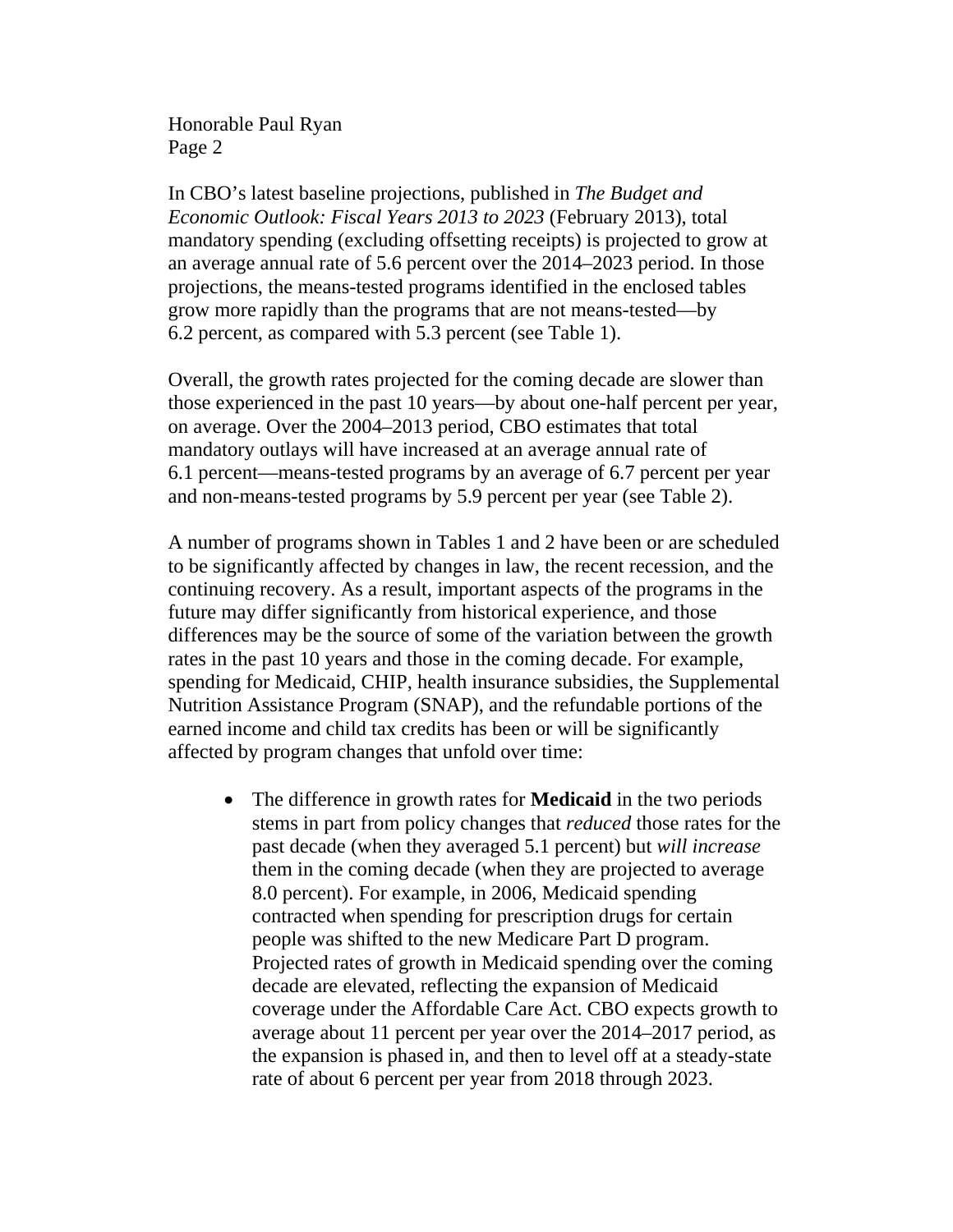Honorable Paul Ryan Page 3

- The difference in growth rates between the two periods for **CHIP** (8.1 percent over the 2004–2013 period vs. -5.0 percent over the 2014–2023 period) reflects the sunset of CHIP's existing authority at the end of fiscal year 2015. Consistent with statutory guidelines, CBO assumes in its baseline spending projections that funding for the program after 2015 will continue at \$5.7 billion, which is a significant reduction from the amount available at the start of the 2014–2023 period.
- Payments of **health insurance subsidies** under the Affordable Care Act are scheduled to begin in 2014, and the high rates of growth beginning in that year reflect a startup period for the new program. In the current projection, the number of people gaining coverage through the exchanges rises from 7 million in 2014 to 24 million in 2016. CBO projects that, after the initial startup, annual growth will average about 5 percent from 2018 through 2023.
- **SNAP** spending increased markedly during the recent recession—particularly in 2009 and 2010—as more people became eligible for those benefits. In addition, provisions in the American Recovery and Reinvestment Act of 2009 (ARRA) raised the maximum benefit under that program; those provisions expire in October 2013. In addition, CBO expects that SNAP caseloads will eventually fall as the economy continues to improve.
- The outlay portions of the **earned income and child tax credits**  are expected to dip after 2018 because provisions expanding the refundability of those credits (which were originally enacted in ARRA and were recently extended) are scheduled to expire on December 31, 2017.

Finally, because of the unique budgetary treatment of the Pell Grant program—which has both mandatory and discretionary components—the growth rates for the mandatory portions of that program give incomplete information. The bulk of the funding for Pell grants is discretionary and is provided annually in appropriation acts. In recent years, spending for Pell grants also has included two mandatory components that have allowed the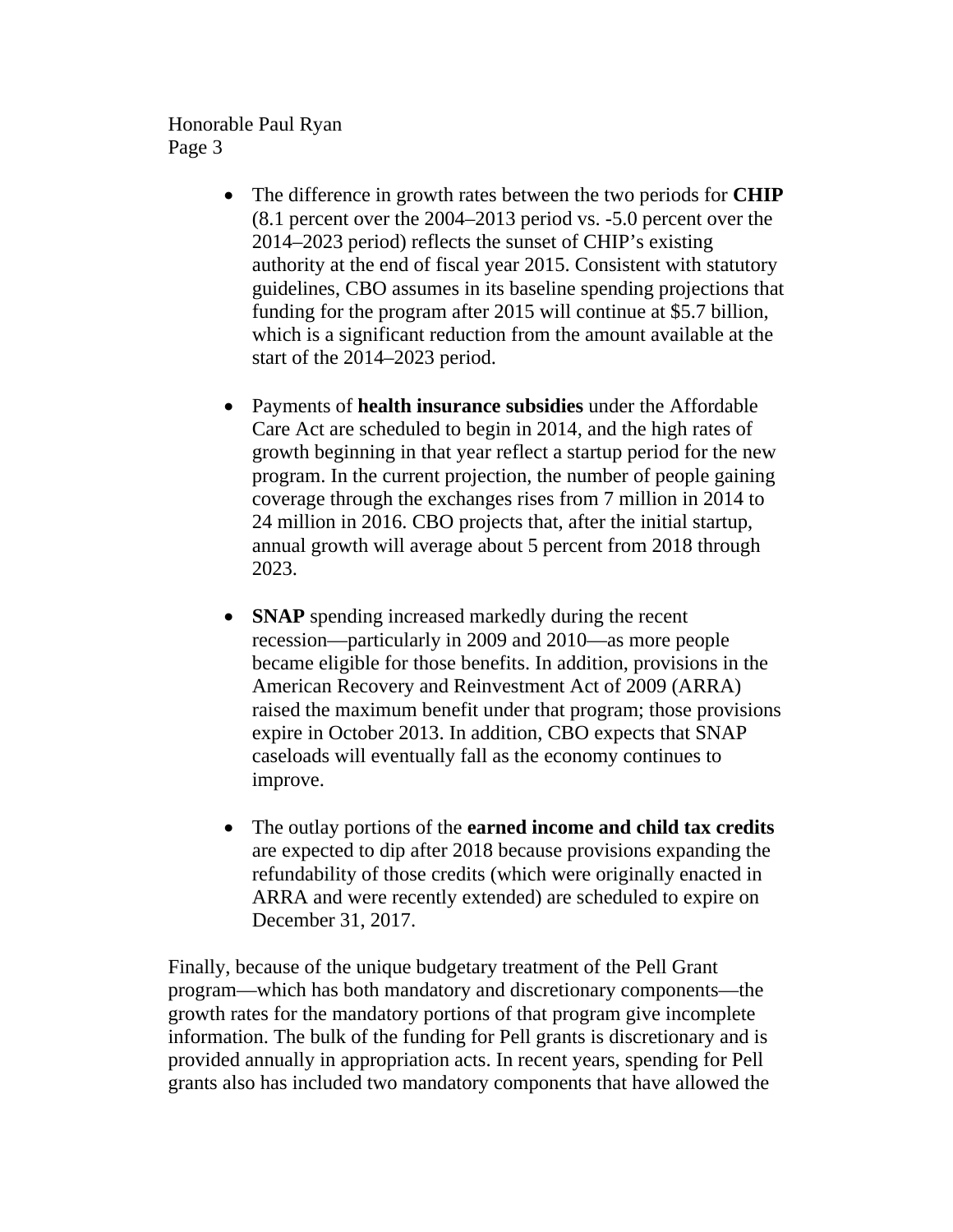Honorable Paul Ryan Page 4

discretionary budget authority provided by the regular appropriation acts to remain well below the full cost of the program.

In keeping with procedures that govern CBO's baseline projections, the projection for the discretionary portion of the Pell Grant program is based on the budget authority appropriated for fiscal year 2013, adjusted for inflation. (Discretionary spending for the program is shown as a memorandum item in both tables.) Thus, the baseline projection for both discretionary and mandatory spending for Pell grants does not represent an estimate of the expected future costs of the program; such a projection also would take into account such factors as changes in eligibility and enrollment.

I hope that you find this information helpful. If you have any further questions, please contact me or my staff. The primary staff contact is Barry Blom.

Sincerely,

Douglas W. Elmendy

 Douglas W. Elmendorf **Director** 

Enclosure

cc: Honorable Chris Van Hollen Ranking Member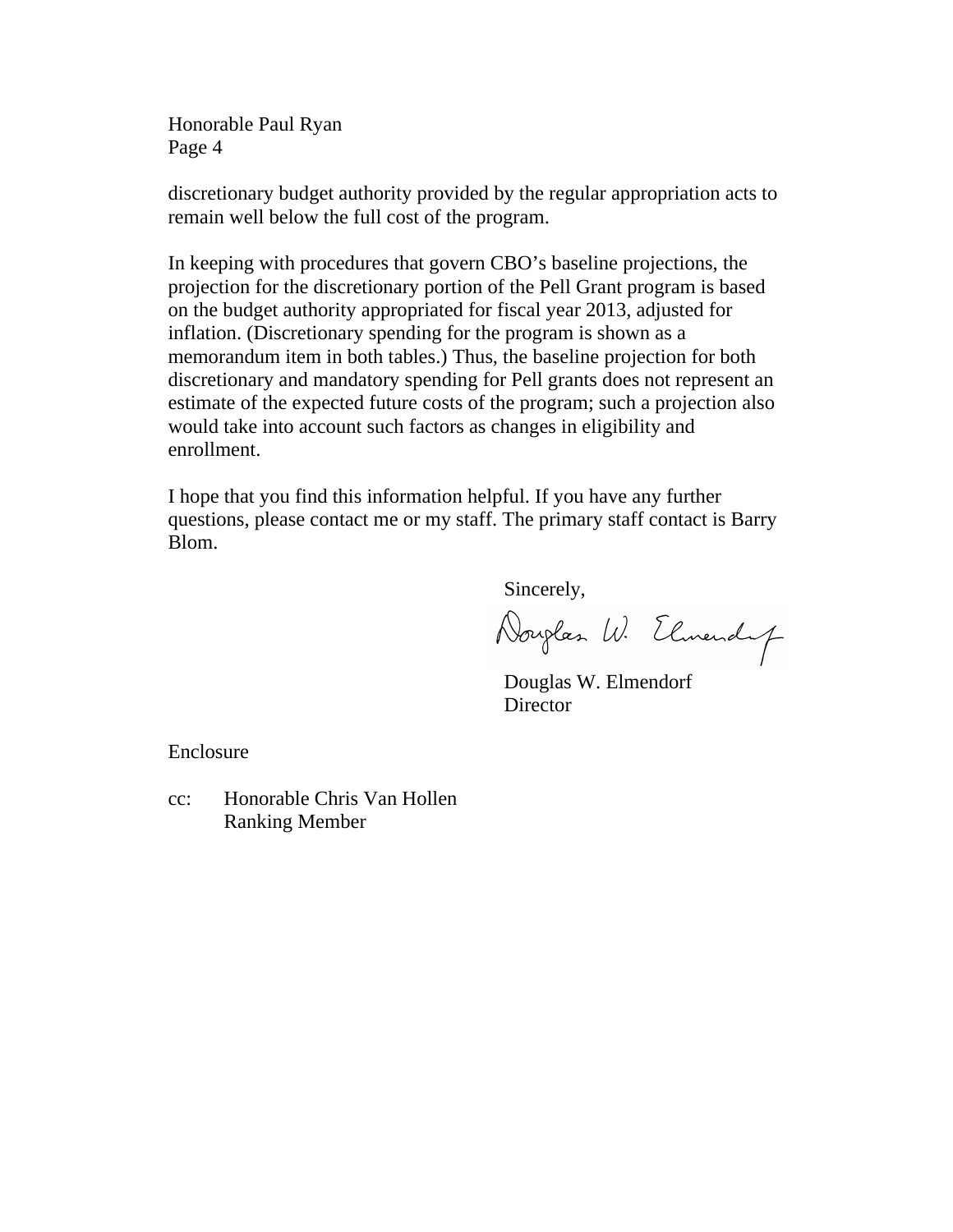| Mandatory Outlays in CBO's February 2013 Baseline<br>(Outlays by fiscal year, in billions of dollars) |                |                |                |                |                |                |                |                |       | Average |       |                    |
|-------------------------------------------------------------------------------------------------------|----------------|----------------|----------------|----------------|----------------|----------------|----------------|----------------|-------|---------|-------|--------------------|
|                                                                                                       |                |                |                |                |                |                |                |                |       |         |       | Annual<br>Growth   |
|                                                                                                       | 2013           | 2014           | 2015           | 2016           | 2017           | 2018           | 2019           | 2020           | 2021  | 2022    | 2023  | 2014-2023          |
| Means-Tested Outlays                                                                                  |                |                |                |                |                |                |                |                |       |         |       |                    |
| <b>Health Care Programs</b>                                                                           |                |                |                |                |                |                |                |                |       |         |       |                    |
| Medicaid                                                                                              | 265            | 297            | 331            | 372            | 399            | 422            | 449            | 476            | 505   | 536     | 572   | 8.0%               |
| Medicare Part D Low-Income                                                                            |                |                |                |                |                |                |                |                |       |         |       |                    |
| Subsidies                                                                                             | 23             | 25             | 28             | 33             | 34             | 34             | 41             | 45             | 49    | 58      | 60    | 10.0%              |
| Health insurance subsidies,                                                                           |                |                |                |                |                |                |                |                |       |         |       |                    |
| exchanges, and related spending                                                                       | $\mathbf{1}$   | 21             | 42             | 74             | 95             | 106            | 111            | 115            | 122   | 128     | 134   | 22.9% <sup>a</sup> |
| Children's Health Insurance                                                                           |                |                |                |                |                |                |                |                |       |         |       |                    |
| Program                                                                                               | 9              | 13             | 14             | 8              | 6              | 6              | 6              | 6              | 6     | 6       | 6     | $-5.0%$            |
| Subtotal                                                                                              | 299            | 356            | 416            | 487            | 533            | 569            | 606            | 642            | 683   | 727     | 772   | 9.9%               |
| <b>Income Security</b>                                                                                |                |                |                |                |                |                |                |                |       |         |       |                    |
| SNAP                                                                                                  | 82             | 80             | 79             | 79             | 78             | 76             | 75             | 74             | 73    | 73      | 73    | $-1.2%$            |
| Supplemental Security Income                                                                          | 53             | 55             | 56             | 63             | 59             | 56             | 63             | 64             | 66    | 74      | 70    | 2.8%               |
| Earned income and child tax credits                                                                   | 80             | 83             | 84             | 83             | 83             | 84             | 73             | 74             | 75    | 77      | 78    | $-0.3%$            |
| Family support <sup>b</sup>                                                                           | 25             | 25             | 25             | 25             | 25             | 25             | 25             | 25             | 25    | 25      | 25    | 0.2%               |
| Child nutrition                                                                                       | 21             | 22             | 22             | 23             | 24             | 25             | 26             | 27             | 28    | 29      | 30    | 4.0%               |
| Foster care                                                                                           | $\overline{7}$ | $\overline{7}$ | $\overline{7}$ | $\overline{7}$ | $\overline{7}$ | $\overline{7}$ | 8              | 8              | 8     | 8       | 8     | 2.0%               |
| Subtotal                                                                                              | 268            | 271            | 273            | 280            | 277            | 273            | 269            | 272            | 276   | 286     | 285   | 0.6%               |
| Veterans' Pensions                                                                                    | 5              | 6              | 6              | $\overline{7}$ | $\overline{7}$ | $\overline{7}$ | $\overline{7}$ | $\overline{7}$ | 8     | 8       | 8     | 3.9%               |
| Pell Grants <sup>c</sup>                                                                              | 18             | 12             | $\overline{7}$ | $\overline{7}$ | 9              | 11             | 11             | 11             | 11    | 11      | 11    | $-4.9%$            |
| <b>Subtotal, Means-Tested Programs</b>                                                                | 590            | 644            | 701            | 781            | 826            | 859            | 893            | 932            | 977   | 1,032   | 1,075 | 6.2%               |
| Non-Means-Tested Programs <sup>d</sup>                                                                | 1,730          | 1,770          | 1,859          | 1,984          | 2,071          | 2,163          | 2,304          | 2,437          | 2,584 | 2,779   | 2,911 | 5.3%               |
| <b>Total Mandatory Outlays</b>                                                                        | 2,321          | 2,414          | 2,560          | 2,765          | 2,897          | 3,022          | 3,197          | 3,369          | 3,561 | 3,812   | 3,986 | 5.6%               |
| Memorandum                                                                                            |                |                |                |                |                |                |                |                |       |         |       |                    |
| Pell Grants (Discretionary) <sup>e</sup>                                                              | 15             | 23             | 30             | 24             | 24             | 25             | 25             | 26             | 26    | 27      | 27    | 6.2%               |

Source: Congressional Budget Office.

**Table 1**

Notes: The projections shown here are the same as those reported in Congressional Budget Office, The Budget and Economic Outlook: Fiscal Years 2013 to 2023 (February 2013). Some of the projections differ from those reporte Congressional Budget Office, *Growth in Means-Tested Programs and Tax Credits for Low-Income Households* (February 2013). For an explanation of those differences, see the footnotes in Table A-2 of that report.

The average annual growth rate over the 2014-2023 period encompasses growth in outlays from the amount projected for 2013 to the amount projected for 2023.

Projections on spending for benefit programs in this table exclude administrative costs that are classified as discretionary but generally include administrative costs classified as mandatory.

SNAP = Supplemental Nutrition Assistance Program.

a. Because payments of the health insurance subsidies do not begin until 2014, the average growth rate reported here reflects the average increase from the amount projected for 2014 to the amount projected for 2023.

b. Includes Temporary Assistance for Needy Families and various programs that involve payments to states for child support enforcement and family support, child care entitlements, and research to benefit children.

c. Includes mandatory spending designed to reduce the discretionary budget authority needed to support the maximum award level set in the appropriation act plus mandatory spending that, by formula, increases the total maxi award above the amount set in the appropriation act.

d. Does not include offsetting receipts.

e. The discretionary baseline does not represent a projection of expected costs for the discretionary portion of the Pell Grant program. As with all other discretionary programs, the budget authority is calculated by infla the budget authority appropriated for fiscal year 2013. Outlays for future years are based on those amounts of budget authority and also reflect a temporary surplus of budget authority provided in 2013.